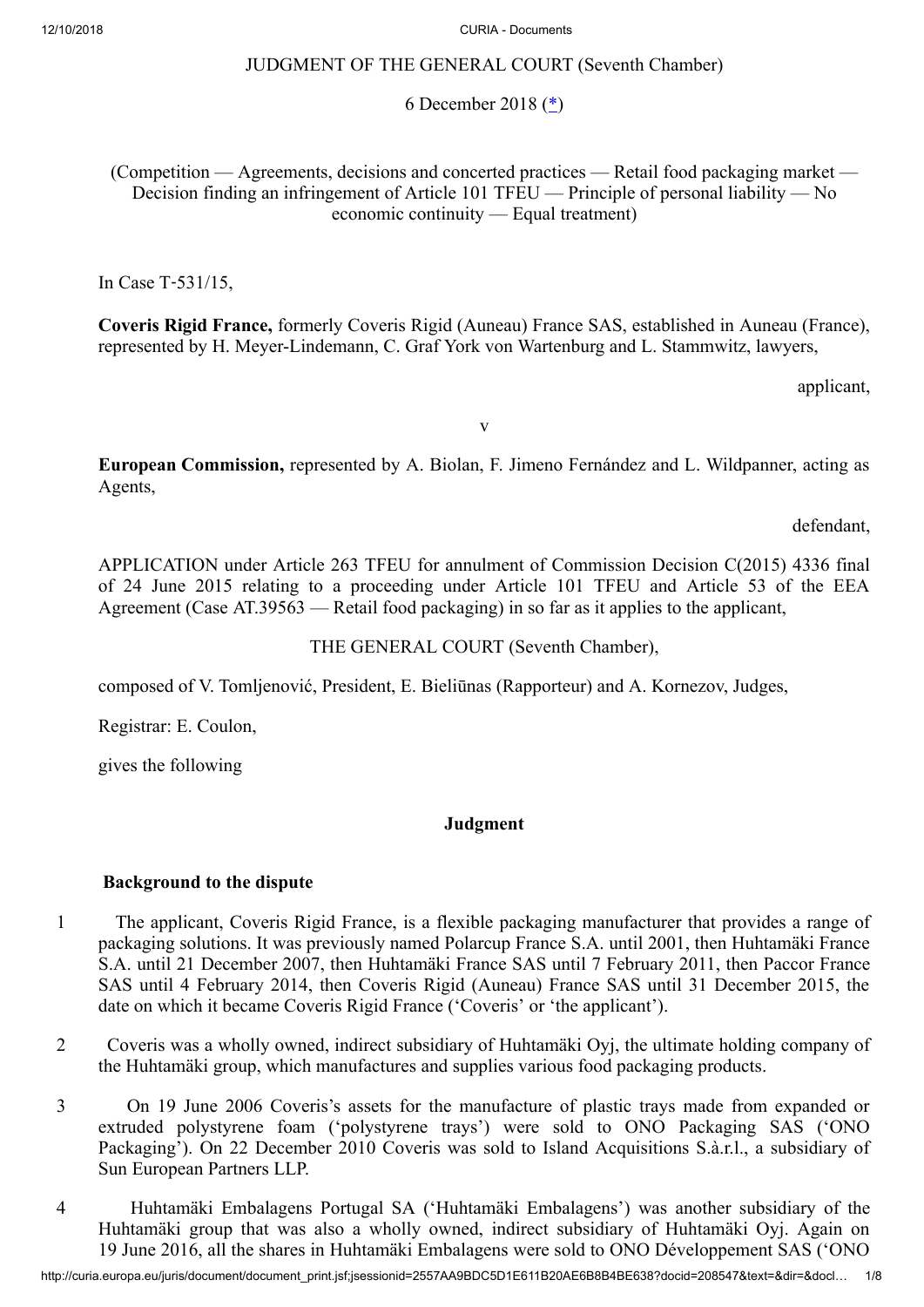Développement'), the parent company of ONO Packaging. On the same day, Huhtamäki Embalagens changed its name to ONO Packaging Portugal S.A. ('ONO Packaging Portugal').

- 5 On 18 March 2008 Linpac Group Ltd, the ultimate holding company of the Linpac group, which specialises in the supply of various food packaging products, filed an immunity application with the European Commission under the Commission notice on immunity from fines and reduction of fines in cartel cases (OJ 2006 C 298, p. 17).
- 6 On 4 and 6 June 2008 the Commission, acting under Article 20(4) of Council Regulation (EC) No 1/2003 of 16 December 2002 on the implementation of the rules on competition laid down in Articles [101 TFEU] and [102 TFEU] (OJ 2003 L 1, p. 1), carried out unannounced inspections at the premises of several companies operating in the retail food packaging sector.
- 7 On 21 September 2012 the Commission adopted a statement of objections, which was notified, inter alia, to the applicant. A hearing was held between 10 and 12 June 2013.
- 8 On 24 June 2015 the Commission adopted Decision C(2015) 4336 final relating to a proceeding under Article 101 TFEU and Article 53 of the EEA Agreement (Case AT.39563 — Retail food packaging) ('the contested decision').
- 9 By the contested decision, the Commission found that companies working in the retail food packaging sector had been involved in five separate infringements during periods between 2000 and 2008. The five infringements were defined on the basis of their geographic scope: Italy, South-West Europe ('SWE'), North-West Europe ('NWE'), Central and Eastern Europe, and France.
- 10 The goods covered by the contested decision are retail polystyrene food packaging trays and, with regard to the cartel in NWE, rigid polypropylene plastic trays.
- 11 The present case relates to only one of the five infringements mentioned in paragraph 9 above, namely the infringement committed in France.
- 12 The enacting terms of the contested decision include the following provisions:

'*Article 1*

- ...
- (5) The following undertakings infringed Article 101 [TFEU] by participating, for the periods indicated, in a single and continuous infringement, which consisted of several separate infringements in the [polystyrene] trays for retail food packaging sector and covering the territory of France:
- ...
- (d) [Coveris Rigid (Auneau) France SAS] and Huhtamäki Oyj, from 3 September 2004 to 24 November 2005;

# *Article 2*

...

...

- 5. For the infringement referred to in Article 1.5, the following fines are imposed:
- ...
- (d) [Coveris Rigid (Auneau) France SAS] and Huhtamäki Oyj, jointly and severally: EUR 4 756 000;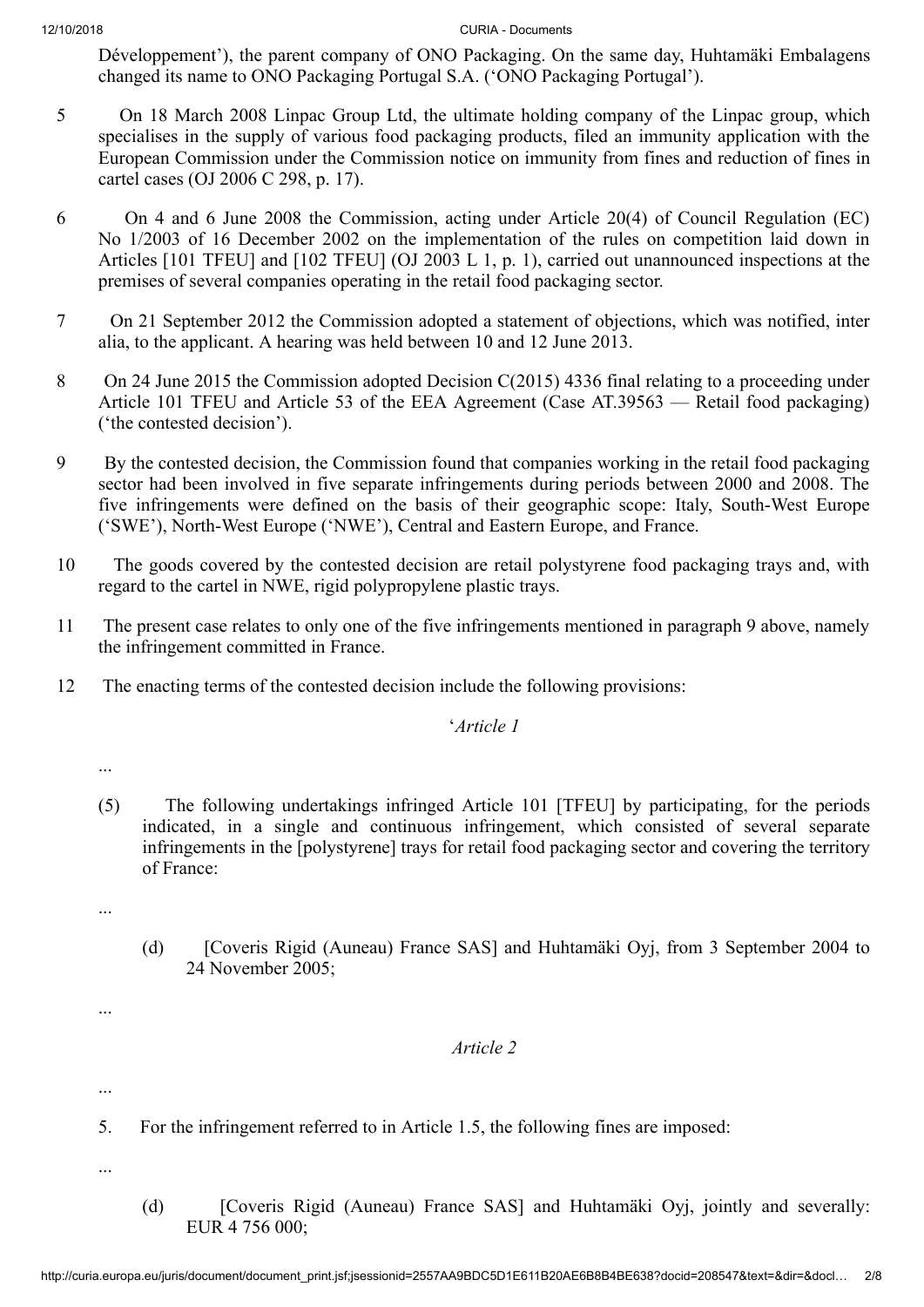...'

### **Procedure and forms of order sought**

- 13 By application lodged at the Court Registry on 11 September 2015, the applicant brought the present action.
- 14 In the context of measures of organisation of procedure laid down in Article 89 of the Rules of Procedure, the Court put written questions to the parties. The parties replied to the written questions within the prescribed period.
- 15 Under Article 106(3) of the Rules of Procedure, if no request for a hearing has been submitted by the main parties within three weeks after service of notification of the close of the written part of the procedure, the Court may decide to rule on the action without an oral part of the procedure. In the present case, the Court considers that it has sufficient information available to it from the material in the file and has decided, in the absence of such a request, to give a decision on the action without an oral part of the procedure.
- 16 The applicant claims that the Court should:
	- annul Article 1(5) of the contested decision, in so far as it finds that Coveris infringed Article 101 TFEU by participating, for the period indicated at Article 1(5)(d) of that decision, in a single and continuous infringement consisting of several separate infringements in the [polystyrene] tray for retail food packaging sector and covering the territory of France;
	- annul Article 2(5) of the contested decision in so far as it imposes a fine of EUR 4 756 000 on Coveris;
	- order the Commission to pay the costs.
- 17 The Commission contends that the Court should:
	- dismiss the action;
	- order the applicant to pay the costs.

### **Law**

18 The applicant puts forward two pleas in support of its action. The first plea alleges that the principle of personal liability was erroneously applied and the second plea alleges that the principle of equal treatment was infringed.

### *The first plea: erroneous application of the principle of personal liability*

- 19 The applicant claims, in essence, that the Commission erroneously applied the principle of personal liability in holding the applicant liable for a single and continuous infringement in respect of polystyrene trays covering the territory of France. It submits that the Commission should have held ONO Packaging liable for the infringement in France, either on the basis of a holistic approach encompassing the two transactions of 19 June 2006, that is to say, first, the sale of some of Coveris's assets and, second, the sale of the shares in ONO Packaging Portugal (see paragraphs 3 and 4 above), or on the basis of the principle of economic continuity.
- 20 The Commission contests the applicant's arguments.
- 21 In that regard, it should be noted that it is settled case-law that EU competition law concerns the activities of undertakings and that the concept of an undertaking covers any entity engaged in an economic activity, irrespective of its legal status and the way in which it is financed. When such an entity infringes competition rules, it falls, according to the principle of personal responsibility, to that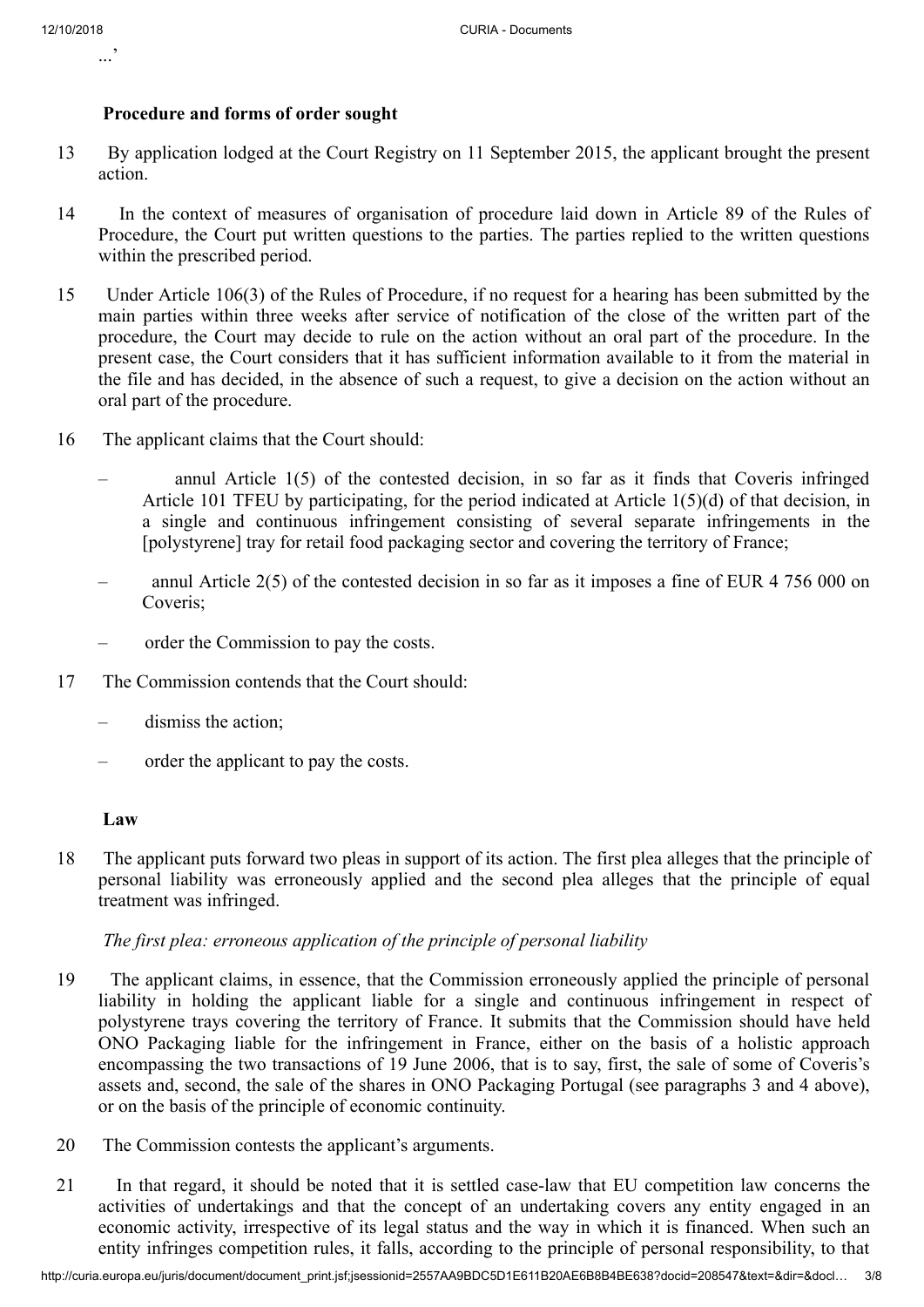entity to answer for that infringement (see judgment of 18 December 2014, *Commission* v *Parker Hannifin Manufacturing and Parker-Hannifin*, C‑434/13 P, EU:C:2014:2456, paragraph 39 and the case-law cited).

- 22 In the present case, Coveris is not challenging the finding in the contested decision that it participated directly in the single and continuous infringement in France during the infringement period from 3 September 2004 until 24 November 2005.
- 23 Further, it is apparent from the documents before the Court that, on 19 June 2006, ONO Packaging purchased assets from Coveris used for the manufacture in France of polystyrene trays (see paragraph 3 above).
- 24 It is also apparent from the documents before the Court that, even though, as the applicant points out, subsequent to the transfer of some of its assets to ONO Packaging, Coveris ceased its operations on the polystyrene tray market, it still existed both in law and economically.
- 25 Thus, in the light of the case-law recalled in paragraph 21 above, the Commission was entitled, in accordance with the principle of personal liability, to hold Coveris liable for the infringement committed in France.
- 26 None of the arguments submitted by the applicant is capable of calling into question that finding.
- 27 In the first place, the applicant submits that, from the perspective of company law, Coveris and ONO Packaging Portugal were both subsidiaries controlled by the ultimate holding company Huhtamäki Oyj. Accordingly, the two transactions of 19 June 2006, namely the sale of Coveris's assets and the sale of the shares in ONO Packaging Portugal, constituted two parts of one and the same transaction and one and the same concentration. It would therefore be artificial to make a distinction between them.
- 28 First, it should be noted in that regard that it is apparent from the contested decision that Coveris was the direct participant in the infringement committed in France. Throughout the duration of that infringement Coveris was, indirectly, a wholly owned subsidiary of Huhtamäki Oyj. Accordingly, the Commission held Coveris and Huhtamäki Oyj jointly and severally liable for the infringement committed in France.
- 29 Second, it is apparent from the contested decision that ONO Packaging Portugal was the direct participant in the infringement committed in SWE during the infringement period from 7 December 2000 until 18 January 2005. Throughout the duration of the infringement ONO Packaging Portugal was, indirectly, a wholly owned subsidiary of Huhtamäki Oyj. Accordingly, the Commission held ONO Packaging Portugal and Huhtamäki Oyj jointly and severally liable for the infringement committed in SWE.
- 30 Consequently, ONO Packaging Portugal was not part of the undertaking found liable for the infringement committed in France.
- 31 Accordingly, contrary to what is claimed by the applicant, it is irrelevant that, from the perspective of company law, Coveris and ONO Packaging Portugal were part of the Huhtamäki group.
- 32 The mere fact that the share capital of two separate commercial companies is held by the same ultimate holding company is insufficient, in itself, to establish that those two companies are an economic unit with the result that, under EU competition law, the actions of one company can be attributed to the other and that one can be held liable to pay a fine for the other (see, to that effect, judgment of 2 October 2003, *Aristrain* v *Commission*, C‑196/99 P, EU:C:2003:529, paragraph 99).
- 33 Last, the fact that, from the perspective of company law, the two transactions, that is to say the sale of Coveris's assets and the sale of the shares in ONO Packaging Portugal, could constitute one and the same transaction and the fact that, according to the rules on the control of concentrations, those transactions were treated as being one and the same concentration, as the applicant claims, are also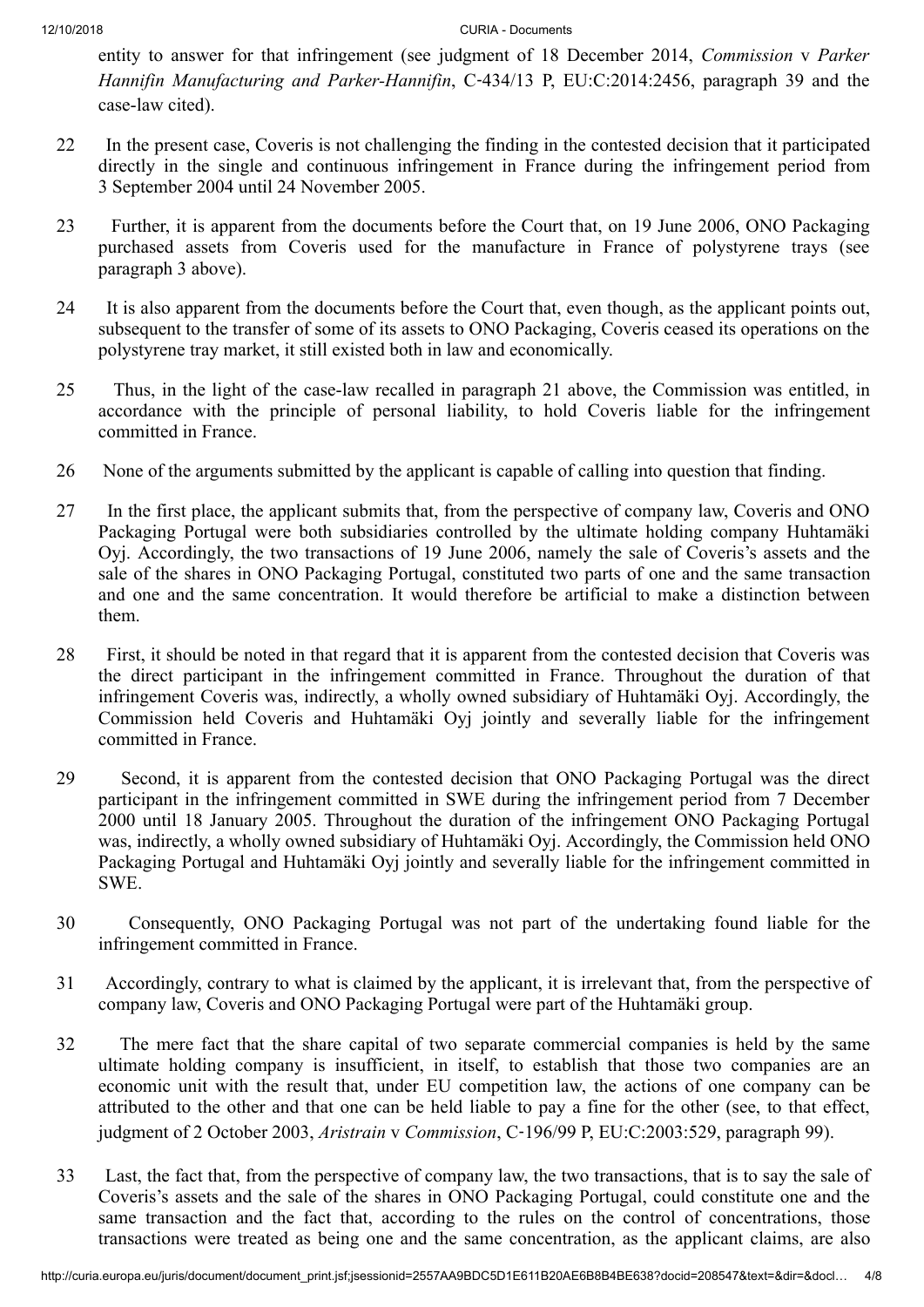irrelevant in the light of the fact that, for the purposes of applying EU competition law rules, all that is important is determining the undertaking liable for the infringement committed in France. It is apparent from the case-law that the objective and the economic reasons for such transactions are irrelevant for the purposes of the assessment of personal liability (see, to that effect, judgment of 14 July 2016, *Parker Hannifin Manufacturing and Parker-Hannifin* v *Commission*, T‑146/09 RENV, EU:T:2016:411, paragraph 47).

- 34 Consequently, the applicant's argument that the distinction between the two transactions of 19 June 2006 is artificial must be rejected.
- 35 In the second place, the applicant claims that the two transactions constitute one mixed transaction containing both share transfer and asset transfer elements. This therefore, would justify a holistic approach as regards the legal consequences of prior conduct of the companies concerned. The applicant claims that such an approach would preclude the undertaking from being split up on the basis of purely formal criteria.
- 36 The applicant concludes that the liability for the alleged infringements committed by the Huhtamäki group's polystyrene tray business in SWE should not have been split between two legal entities — that is to say Coveris and ONO Packaging Portugal — belonging to separate undertakings, but should rather have been fully imputed to the legal entities that, subsequent to the transactions of 19 June 2006, continued to form one undertaking controlled by ONO Développement, namely ONO Packaging and ONO Packaging Portugal.
- 37 In that regard, it should be noted that the applicant's argument that it is necessary, in the present case, to adopt a holistic approach is based on the premiss that the two transactions occurred in the context of a transfer of one and the same undertaking, composed of Coveris and ONO Packaging Portugal, and that, both before and after that transfer, those two companies formed only one and the same undertaking, that is to say one that was initially in the Huhtamäki group and subsequently in the ONO group.
- 38 For the purposes of attributing liability for the infringement committed in France, the circumstances surrounding the sale of the shares in ONO Packaging Portugal, formerly Huhtamäki Embalagens, are irrelevant, given that that company was not part of the undertaking found liable for that infringement, as has already been concluded in paragraph 30 above. Further, Coveris sold only certain assets to ONO Packaging, but as a company Coveris continued to form part of the Huhtamäki group (see paragraph 3 above).
- 39 In any event, with regard to the applicant's argument that, if a holistic approach were adopted, it is ONO Packaging rather than Coveris that would have to be held liable for the infringement committed in France, it should be noted that, as to the circumstances in which an entity that is not responsible for the infringement can nevertheless be penalised for that infringement, it has to be held that this situation arises if the entity that has committed the infringement has ceased to exist, either in law or economically (judgment of 11 December 2007, *ETI and Others*, C‑280/06, EU:C:2007:775, paragraph 40).
- 40 Consequently, when the assets of a legal entity that participated in an infringement are transferred to independent undertakings, liability follows those assets only in exceptional cases, where the legal entity that owned those assets has ceased to exist in law or has ceased all economic activities.
- 41 It is not in dispute that Coveris has not ceased to exist either in law or economically.
- 42 Admittedly, when an entity that has committed an infringement of the competition rules is subject to legal or organisational change, this change does not necessarily create a new undertaking that is free of liability for the conduct of its predecessor that infringed the competition rules, where, from an economic point of view, the two entities are identical. If undertakings could escape penalties by simply changing their identity through restructuring, sales or other legal or organisational changes, the objective of suppressing conduct that infringes the competition rules and preventing its reoccurrence by means of deterrent penalties would be jeopardised (see judgment of 18 December 2014,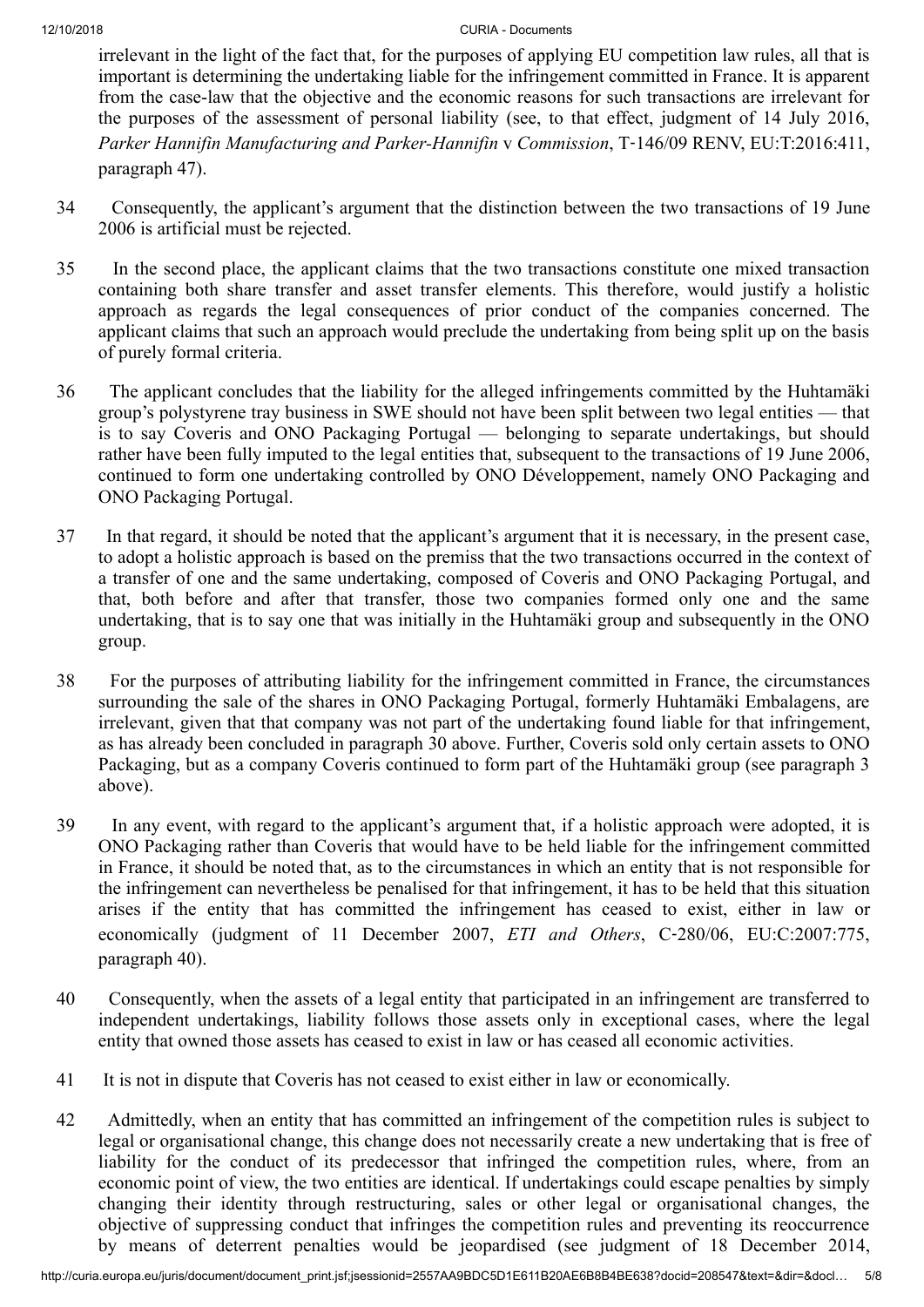*Commission* v *Parker Hannifin Manufacturing and Parker-Hannifin*, C‑434/13 P, EU:C:2014:2456, paragraph 40 and the case-law cited).

- 43 Accordingly, where two entities constitute one and the same economic entity, the fact that the entity that committed the infringement still exists does not as such preclude imposing a penalty on the entity to which its economic activities were transferred. In particular, applying penalties in this way is permissible where those entities have been under the control of the same person and have therefore, given the close economic and organisational links between them, carried out, in all material respects, the same commercial instructions (see judgment of 18 December 2014, *Commission* v *Parker Hannifin Manufacturing and Parker-Hannifin*, C‑434/13 P, EU:C:2014:2456, paragraph 41 and the case-law cited).
- 44 The applicant provides no evidence that the transfer of Coveris's assets was an intra-group transfer. The transferor and the transferee, namely Coveris and ONO Packaging, were not structurally linked when the assets at issue were transferred.
- 45 Further, it is apparent from the case-law referred to above in paragraph 43 and, in particular, the words 'does not ... preclude' and 'permissible' that, even if Coveris and ONO Packaging were structurally linked when the assets were transferred, the Commission had a wide margin of discretion to establish liability in cases of intra-group economic succession.
- 46 Accordingly, the applicant's argument derived from a holistic approach cannot be upheld.
- 47 In the third place, the applicant claims that the exceptional circumstances of the case justify a derogation from the principle of personal liability and that, therefore, an assessment of the transfer of Coveris's assets to ONO Packaging in isolation should have led to the attribution to ONO Packaging of liability for the infringement committed in France, on the basis of the principle of economic continuity. The applicant submits that a situation such as that in the present case, namely a partial management buyout, could be treated as equivalent to an internal restructuring due to the continuity between the transferor and the transferee of the assets at issue.
- 48 In that regard, as to the application of the principle of economic continuity to the present case, it is sufficient to refer to paragraphs 39 to 45 above.
- 49 With regard to the argument that a partial management buyout could be treated as equivalent to an internal restructuring, it should be pointed out — without adjudicating on the matter of whether the circumstances of the present case, in which, in particular, two former employees of Coveris each owns 8% of the shares of ONO Développement, could be treated as equivalent to an internal restructuring, which does not prima facie appear to be the case — that the criterion of economic continuity is intended not to be a substitute for the principle of personal liability, but merely to supplement it so far as is necessary in order to punish cartels in a way that is proportionate to the fault and effectively, and thus to contribute to the effective enforcement of EU competition rules. Accordingly, reliance on the criterion of economic continuity must remain the exception (see, to that effect, Opinion of Advocate General Kokott in *ETI and Others*, C‑280/06, EU:C:2007:404, point 81). Additionally, in the application of the principle of economic continuity, subjective factors, such as the applicant's view in the present case that a management buyout must be considered to be an internal restructuring, are incompatible with a transparent and predictable application of that principle (see, to that effect, judgment of 18 December 2014, *Commission* v *Parker Hannifin Manufacturing and Parker-Hannifin*, C‑434/13 P, EU:C:2014:2456, paragraph 53).
- 50 For the sake of completeness, it should be noted that, where there is a risk that the effective implementation of the EU competition rules might be being circumvented, an exception to the principle of personal liability could indeed, if closely circumscribed, be justified, including situations where assets are transferred between two independent undertakings and the legal entity responsible for the infringement has not ceased to exist in law or economically.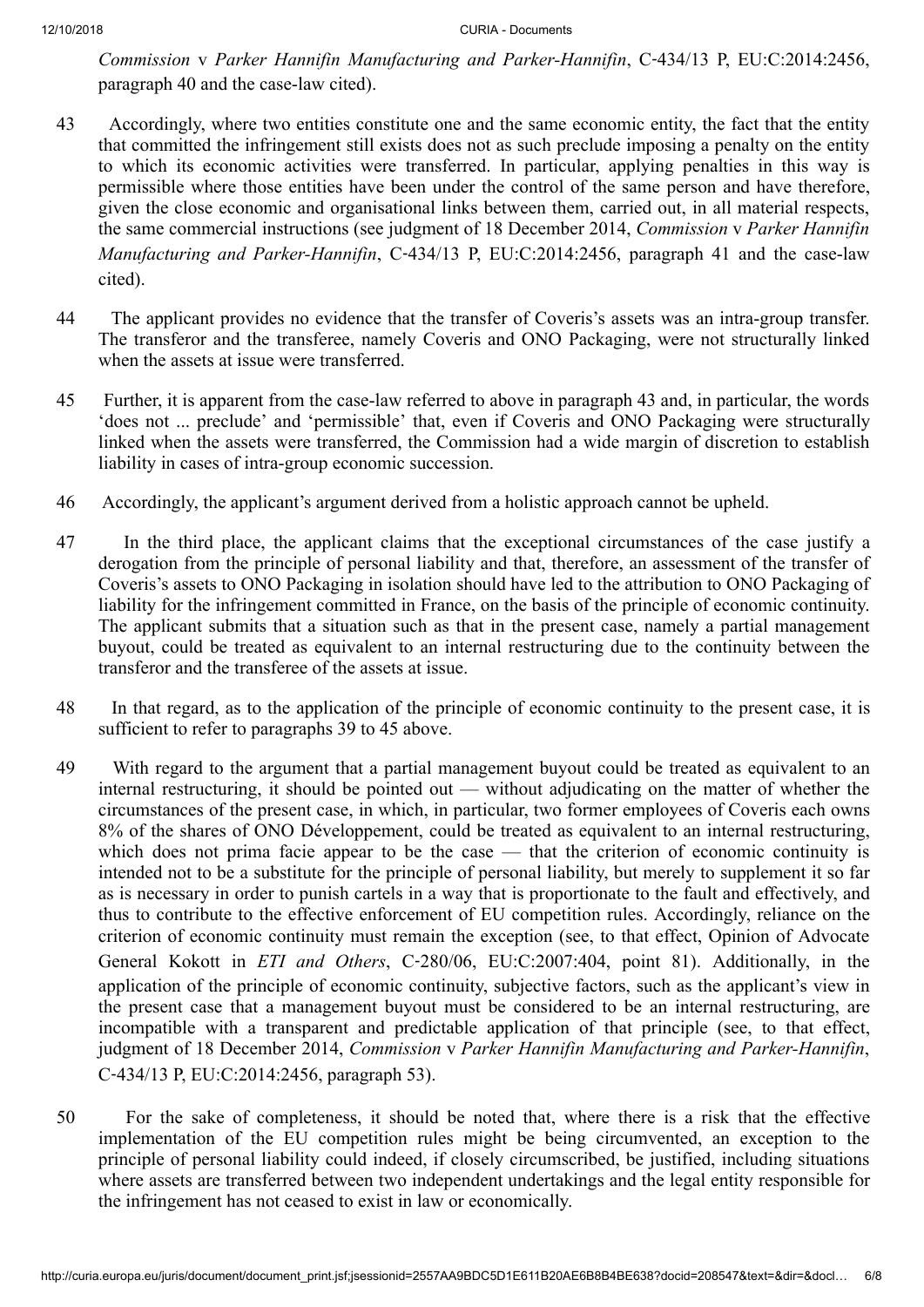- 51 However, the criterion of economic continuity and, consequently, the attribution of liability for an infringement to such a transferee could be permissible only if the transaction had taken place between two independent undertakings acting in bad faith, in particular, with the intention of avoiding the penalties laid down by the EU competition rules (see, to that effect, Opinion of Advocate General Kokott in *ETI and Others*, C‑280/06, EU:C:2007:404, points 82 and 83).
- 52 On the basis of the information provided to the Court in the present case, it cannot be concluded that there were specific machinations with the aim of avoiding penalties imposed for infringing competition rules.
- 53 Accordingly, in the present case, there is no exceptional circumstance that could justify a departure by the Commission from the principle of personal liability. When the contested decision was adopted, Coveris existed in law and economically. Accordingly, the Commission was entitled to find it liable for the infringement at issue.
- 54 The argument alleging the existence of exceptional circumstances, and the first plea in its entirety, must therefore be rejected as being unfounded.

*The second plea in law: infringement of the principle of equal treatment*

- 55 The applicant claims, in essence, that the Commission infringed the principle of equal treatment by distinguishing between the transfer of assets and the transfer of shares and therefore attributed liability for infringements to Coveris and ONO Packaging Portugal, two legal entities belonging to separate undertakings, despite the infringements in France and SWE having been committed, it claims, by one and the same undertaking, which remained intact following the two transactions of 19 June 2006.
- 56 The Commission contests the applicant's arguments.
- 57 In that regard, it should be noted that the principle of equal treatment is a general principle of law that the Commission is obliged to observe in the context of proceedings brought under Article 101 TFEU and which prevents comparable situations from being treated differently and different situations from being treated in the same way, unless such difference in treatment is objectively justified (see, to that effect, judgment of 29 June 2012, *GDF Suez* v *Commission*, T‑370/09, EU:T:2012:333, paragraph 386).
- 58 In the present case, it should be pointed out, first, that the applicant's argument is not independent in so far as it is based on the premiss that Coveris and ONO Packaging Portugal constitute one and the same undertaking. As is apparent from paragraph 30 above, ONO Packaging Portugal was not part of the undertaking found liable for the infringement committed in France.
- 59 In addition, the fact that the transfer of shares and the transfer of assets were closely linked or that those two transactions had the same objective, namely to transfer the business activities in the polystyrene tray sector within the relevant region from the Huhtamäki group to ONO Développement, is irrelevant, given that the purpose of those transactions and their economic reasons cannot be taken into consideration when carrying out an objective comparison of those two transactions.
- 60 Last, the situations of Coveris and ONO Packaging Portugal cannot be considered to be comparable. First, those two entities were held liable for two separate infringements. Second, a transfer of assets and a transfer of shares are two transactions that are inherently different.
- 61 In any event, it should be noted that the Commission attributed liability to Coveris and ONO Packaging Portugal in accordance with the principle of personal liability. With regard to both the infringement committed in France and the infringement committed in SWE, the Commission held liable the entities directly implicated in each of the two infringements.
- 62 Consequently, the second plea in law must be rejected as being unfounded and, therefore, the action in its entirety must be dismissed as being unfounded.